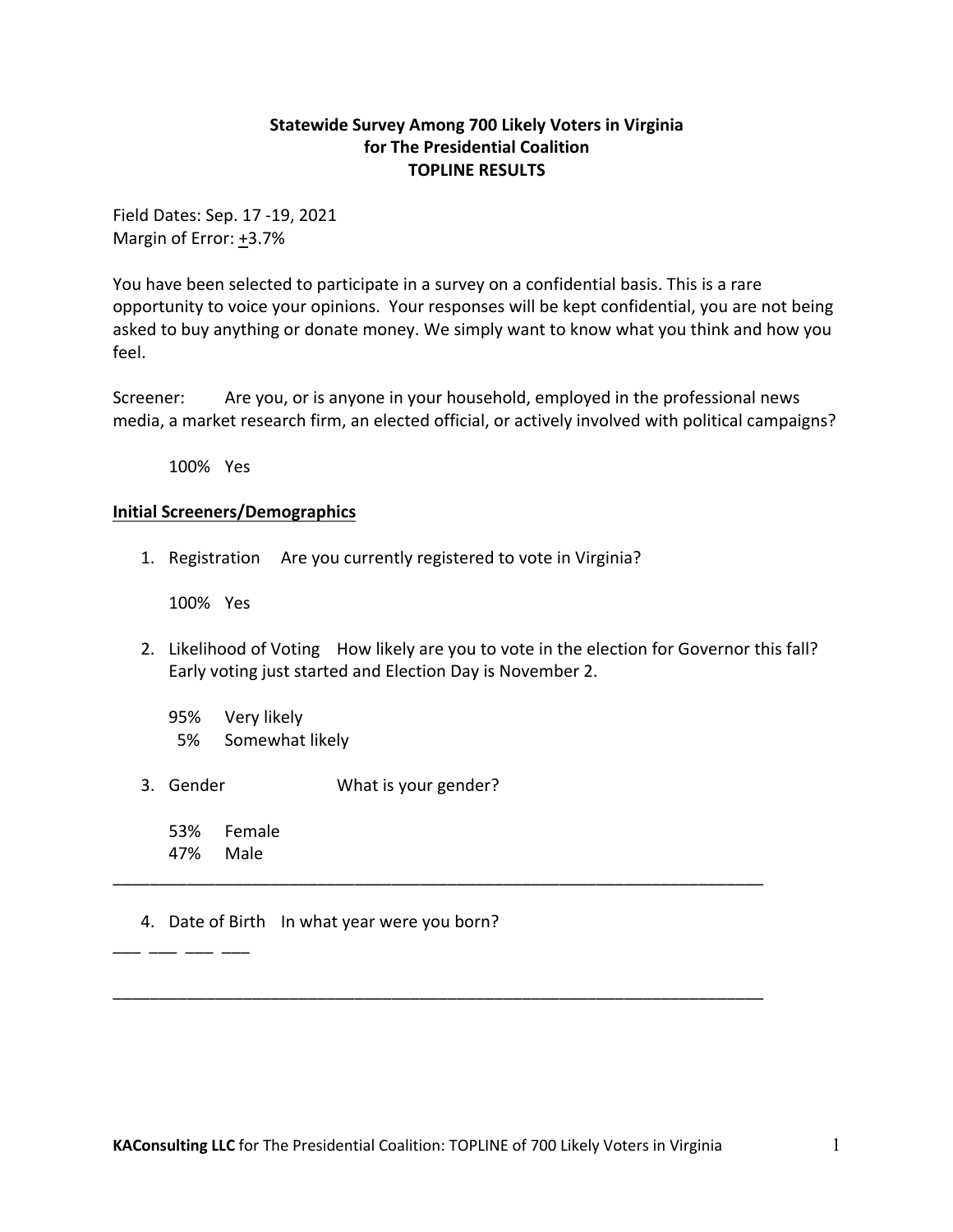4\_A. Age Range IF UNSURE OR REFUSED, ASKED: Which of the following categories best describes your age?

- 4% 18 to 24 5% 25 to 29 16% 30 to 39 17% 40 to 49 32% 50 to 64 26% 65 or older
- 5. Ethnicity Do you consider yourself to be of Hispanic or Latino descent, such as Mexican, Puerto Rican, Cuban, or some other Central or Latin American background?
	- 4% Yes
	- 95% No
	- 1% Unsure (Do not read)
- 6. Race And which of the following best describes your racial background?
	- 70% White or Caucasian
	- 19% Black or African American
	- 4% Hispanic
	- 3% Asian or Pacific Islander
	- \* Native American
	- 4% Other (Do not read)

#### **Voter Mood/Issues Priorities**

7. Thinking closer to home, do you think things in Virginia are headed in the right direction, or have they gotten off on the wrong track? PROBED: And would you say strongly (Right Direction/Wrong Track), or somewhat?

#### **47% Right Direction (TOTAL)**

- 28% Strongly Right Direction
- 19% Somewhat Right Direction

#### **46% Wrong Track (TOTAL)**

- 11% Somewhat Wrong Track
- 35% Strongly Wrong Track
- 7% Unsure (Do not read)
- \* Refused (do not read)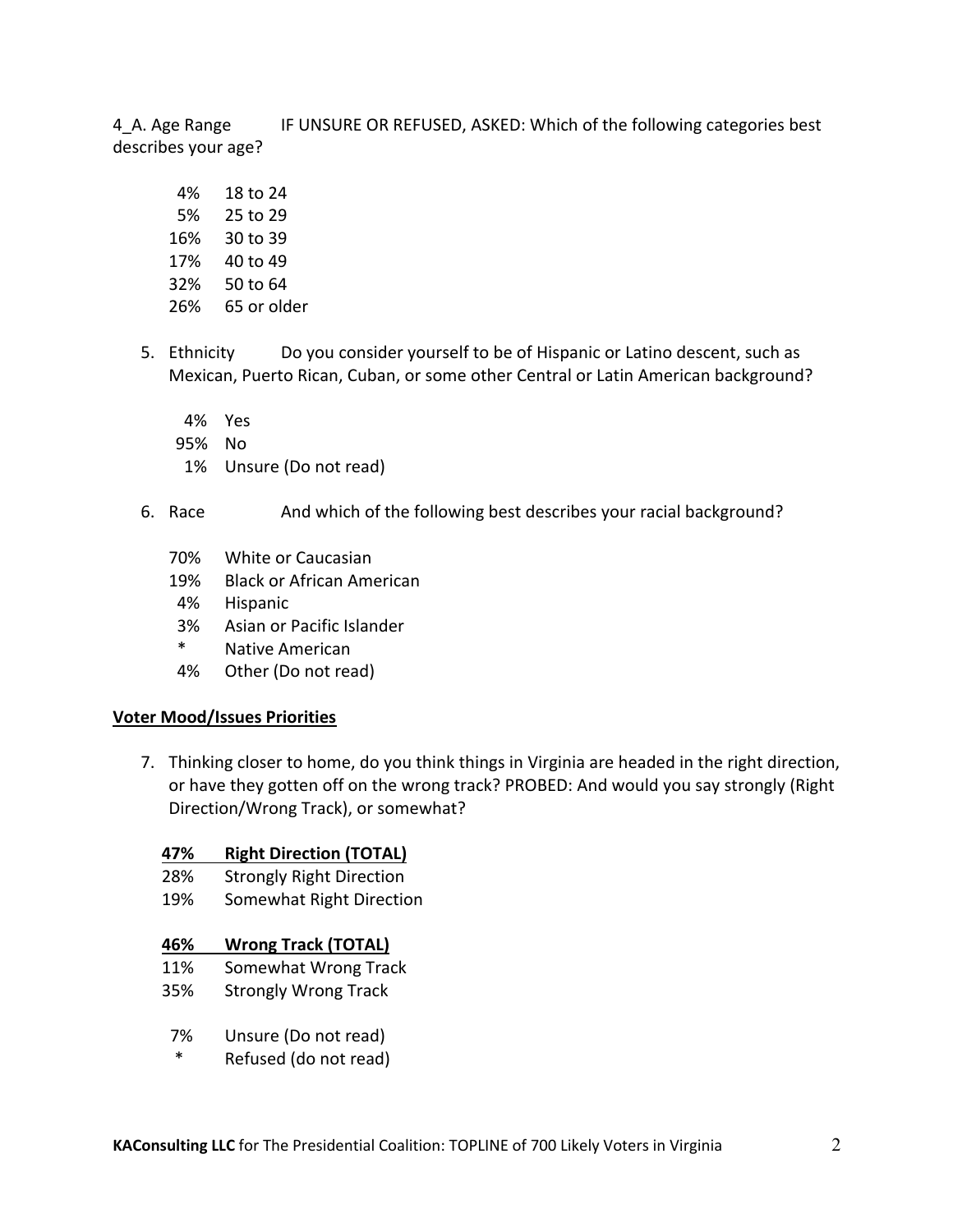- 8. Of the following issues, which TWO would you say are the most pressing in Virginia today, the ones you yourself are most concerned about? (RANDOMIZED CHOICES; ACCEPTED TWO RESPONSES)
	- 30% Jobs and the economy
	- 28% COVID-19/Coronavirus/Vaccinations
	- 22% Healthcare (non-Covid)
	- 18% Education/Critical Race Theory
	- 17% Immigration and border security
	- 13% Climate change
	- 13% Inflation
	- 11% Taxes
	- 11% Gun laws/2<sup>nd</sup> amendment
	- 10% Crime / Defund the police
	- 9% Abortion
	- 8% Election Integrity
	- 6% Afghanistan/National security
	- 1% Other (DO NOT READ/RECORDED)
	- 1% Unsure/Refused (Do not read)

#### **Voter Enthusiasm and Job Approvals**

9. Virginia has elections this fall for state offices including governor, lieutenant governor, attorney general and state legislature. How enthusiastic are to vote?

#### **93% Enthusiastic (TOTAL)**

- 68% Very enthusiastic
- 25% Somewhat enthusiastic

#### **6% Not enthusiastic (TOTAL)**

- 5% Not very enthusiastic
- 1% Not at all enthusiastic
- \* Depends/unsure (do not read)
- 1% Refused (do not read)
- 10. And in the upcoming elections, do you plan to vote mostly for (ROTATED) Democrats or Republicans?
	- 43% Democrats
	- 44% Republicans
	- 6% Both/Depends (do not read)
	- 5% Not Sure (do not read)
	- 1% Refused (do not read)

**KAConsulting LLC** for The Presidential Coalition: TOPLINE of 700 Likely Voters in Virginia 3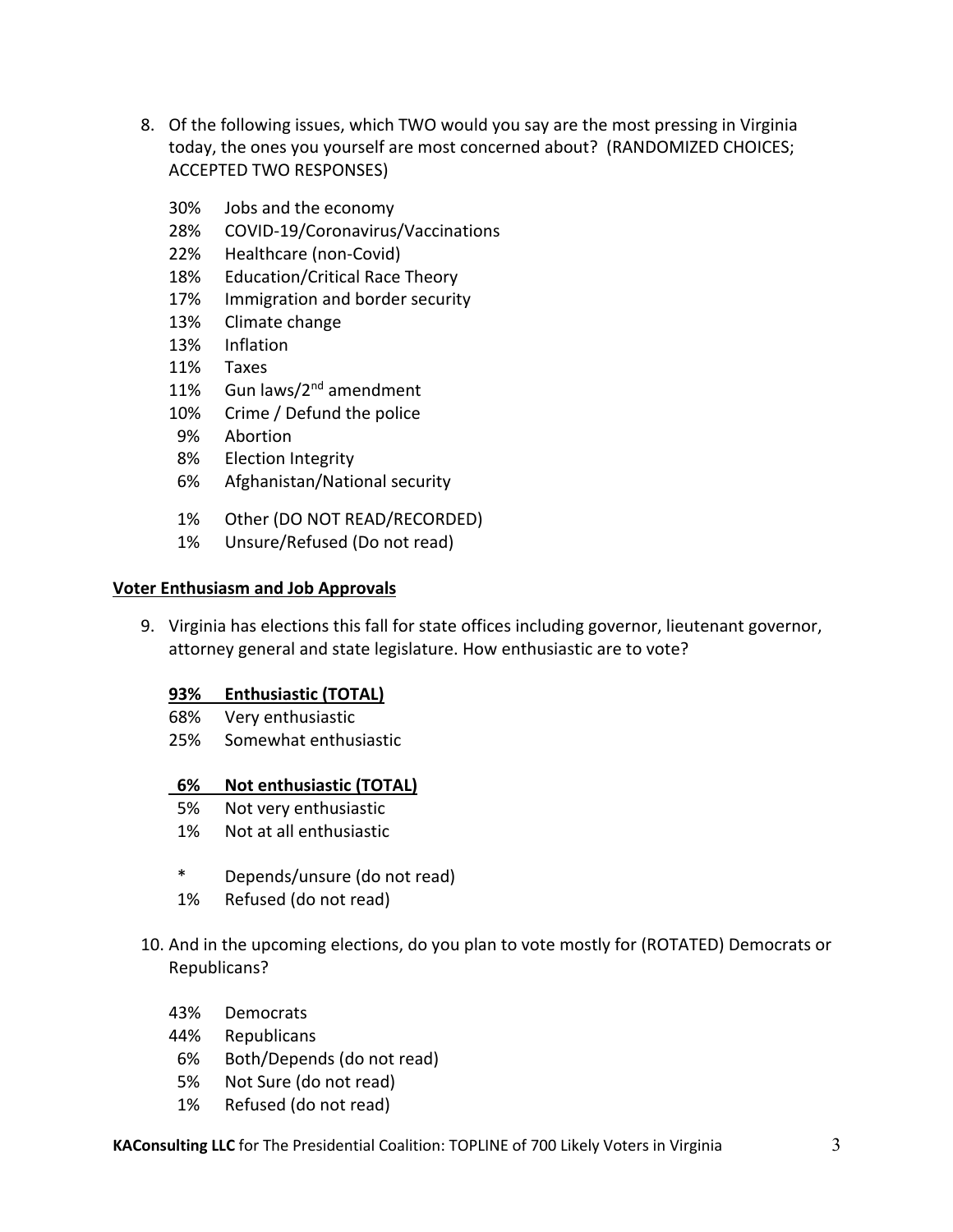11. Do you (ROTATED) approve or disapprove of the job Joe Biden is doing as President of the United States? PROBED: And would you say you strongly (approve/disapprove) or somewhat?

#### **49% Approve (TOTAL)**

- 28% Strongly approve
- 21% Somewhat approve

### **48% Disapprove (TOTAL)**

- 6% Somewhat disapprove
- 42% Strongly disapprove
- 3% Unsure / depends (do not read)
- \* Refused (do not read)
- 12. Do you (ROTATED) approve or disapprove of the job Mark Herring is doing as Attorney General in Virginia? PROBED: And would you say you strongly (approve/disapprove) or somewhat?

#### **44% Approve (TOTAL)**

- 21% Strongly approve
- 23% Somewhat approve

## **32% Disapprove (TOTAL)**

- 8% Somewhat disapprove
- 24% Strongly disapprove
- 23% Unsure / depends (do not read)
- 1% Refused (do not read)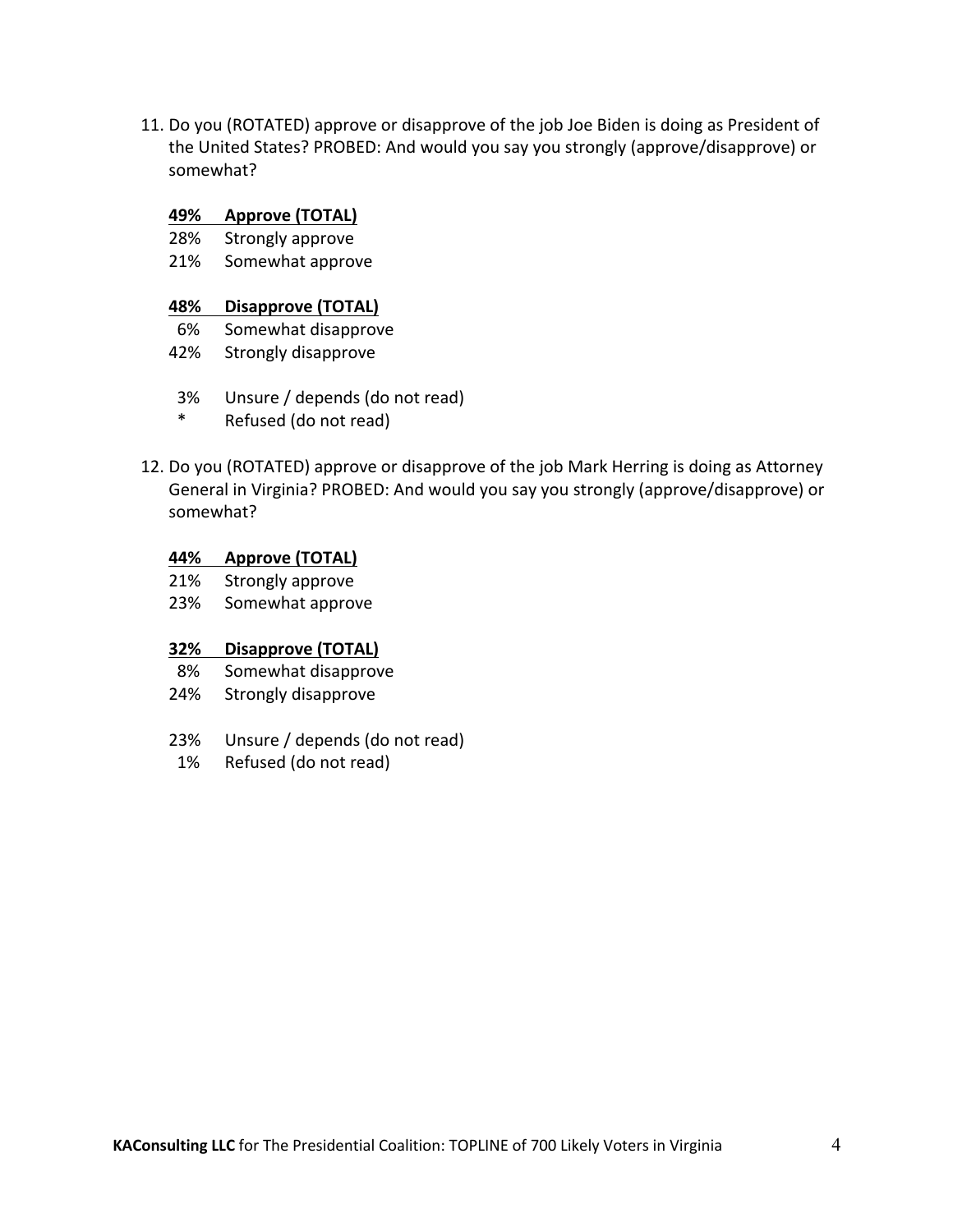## **Favorable/Unfavorable Series**

For each of the following, please indicate whether you have a (ROTATED) favorable or unfavorable (END ROTATE) opinion. If you have never heard of the person or organization or have no opinion, just say so and we will move to the next. PROBED: And would you say strongly (favorable/unfavorable) or somewhat? ROTATED SERIES

(The first/next is…)

13. Terry McAuliffe (Mick-ALL-off)

## **48% Favorable (TOTAL)**

- 32% Strongly favorable
- 16% Somewhat favorable

## **41% Unfavorable (TOTAL)**

- 6% Somewhat unfavorable
- 35% Strongly unfavorable
- 9% Heard of/No opinion
- 3% Never heard of
- \* Refused (do not read)
- 14. Glenn Youngkin (YOUNG-kin)

## **45% Favorable (TOTAL)**

- 28% Strongly favorable
- 17% Somewhat favorable

## **39% Unfavorable (TOTAL)**

- 7% Somewhat unfavorable
- 32% Strongly unfavorable
- 12% Heard of/No opinion
- 4% Never heard of
- \* Refused (do not read)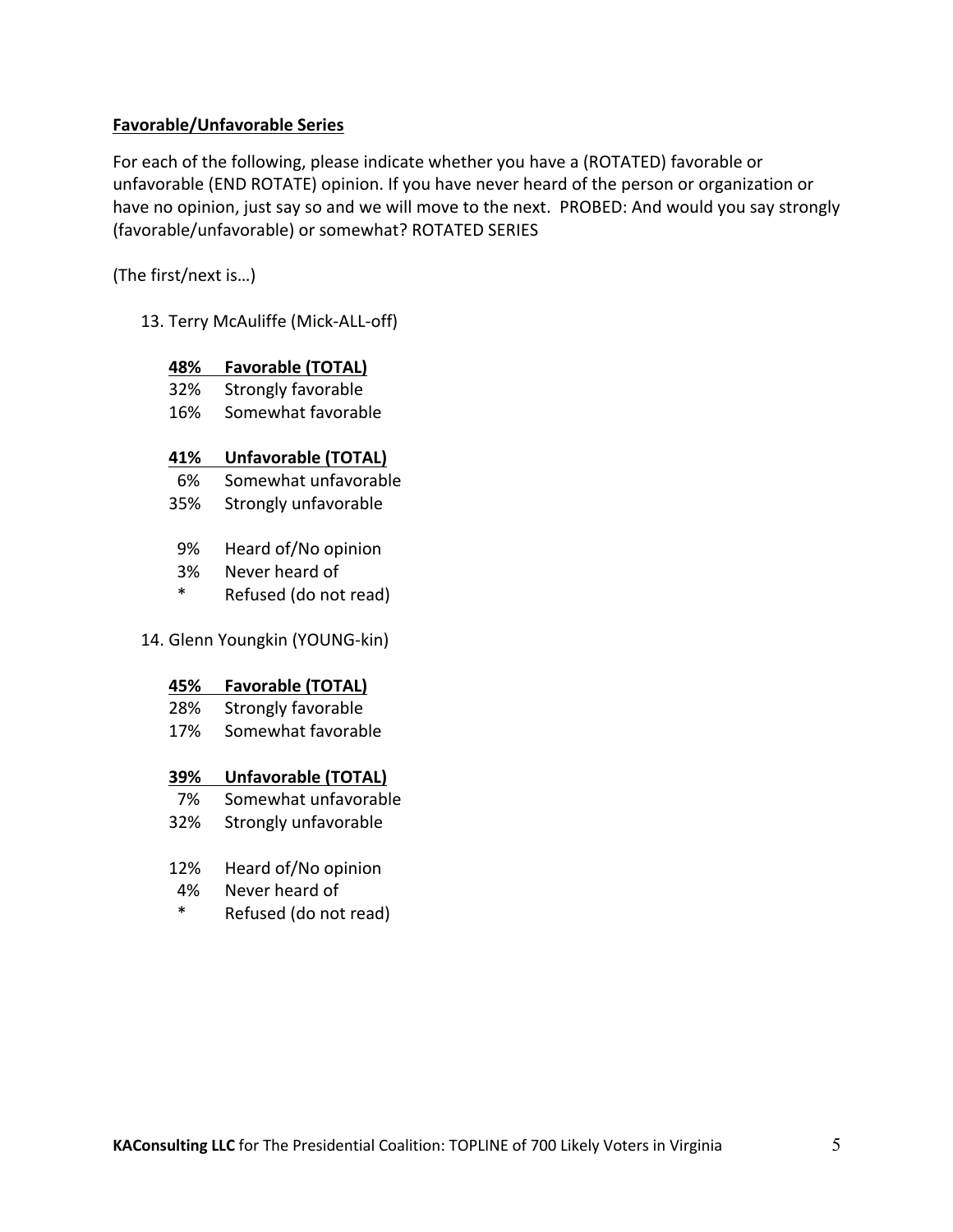15. Police/Law Enforcement

#### **87% Favorable (TOTAL)**

- 58% Strongly favorable
- 29% Somewhat favorable

### **8% Unfavorable (TOTAL)**

- 5% Somewhat unfavorable
- 3% Strongly unfavorable
- 4% Heard of/No opinion
- \* Never heard of
- 1% Refused (do not read)

END ROTATE

#### **BALLOT TESTS**

- 16. If the general election for Virginia's Governor were today, would you vote for (ROTATED and accept one only) <br> **Example 19 and accept one only**  $\cdot$  ? If "don't know" or "undecided," asked: which way do you lean?
	- 46% Terry McAuliffe
	- 42% Glenn Youngkin
	- 1% Other/Neither (do not read)
	- 10% Hard undecided/Don't Know (Do not read)
	- Refused (do not read)
- 17. If the general election for Virginia's Lieutenant Governor were today, would you vote for (ROTATED and accept one only) \_\_\_\_\_\_? If "don't know" or "undecided," asked: which way do you lean?
	- 34% Hala Ayala
	- 24% Winsome Sears
	- 3% Other/Neither (do not read)
	- 38% Hard undecided/Don't Know (Do not read)
	- 2% Refused (do not read)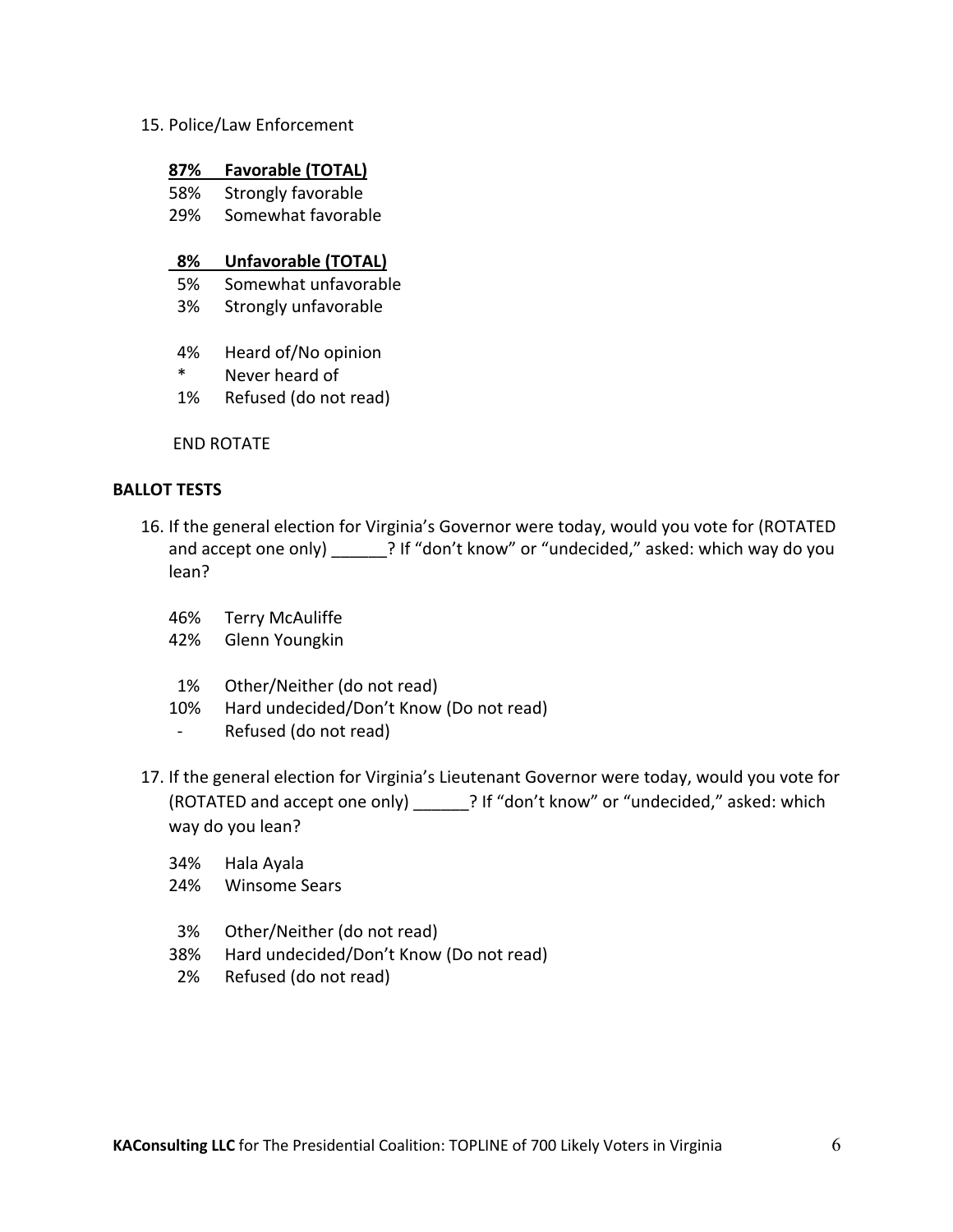- 18. If the general election for Virginia's Attorney General were today, would you vote for (ROTATED and accept one only) \_\_\_\_\_\_? If "don't know" or "undecided," asked: which way do you lean?
	- 43% Mark Herring
	- 27% Jason Miyares
	- 1% Other/Neither (do not read)
	- 29% Hard undecided/Don't Know (Do not read)
	- 1% Refused (do not read)

#### **Critical Race Theory**

19. How familiar are you with Critical Race Theory?

#### **71% Familiar (TOTAL)**

- 31% Very familiar
- 40% Somewhat familiar

### **28% Not Familiar (TOTAL)**

- 14% Not very familiar
- 14% Not at all familiar
- 1% Unsure/Refused (do not read)
- 20. Critical Race Theory is a movement that argues that the United States is inherently racist and that current laws contribute to racism. Do you (ROTATED) support or oppose Critical Race Theory being taught in public elementary, middle, and high schools in Virginia? PROBED: And would that be strongly or somewhat support/oppose?

## **27% Support (TOTAL)**

- 13% Strongly support
- 14% Somewhat support

## **57% Oppose (TOTAL)**

- 8% Somewhat oppose
- 49% Strongly oppose
- 12% Depends/unsure (do not read)
- 4% Refused (do not read)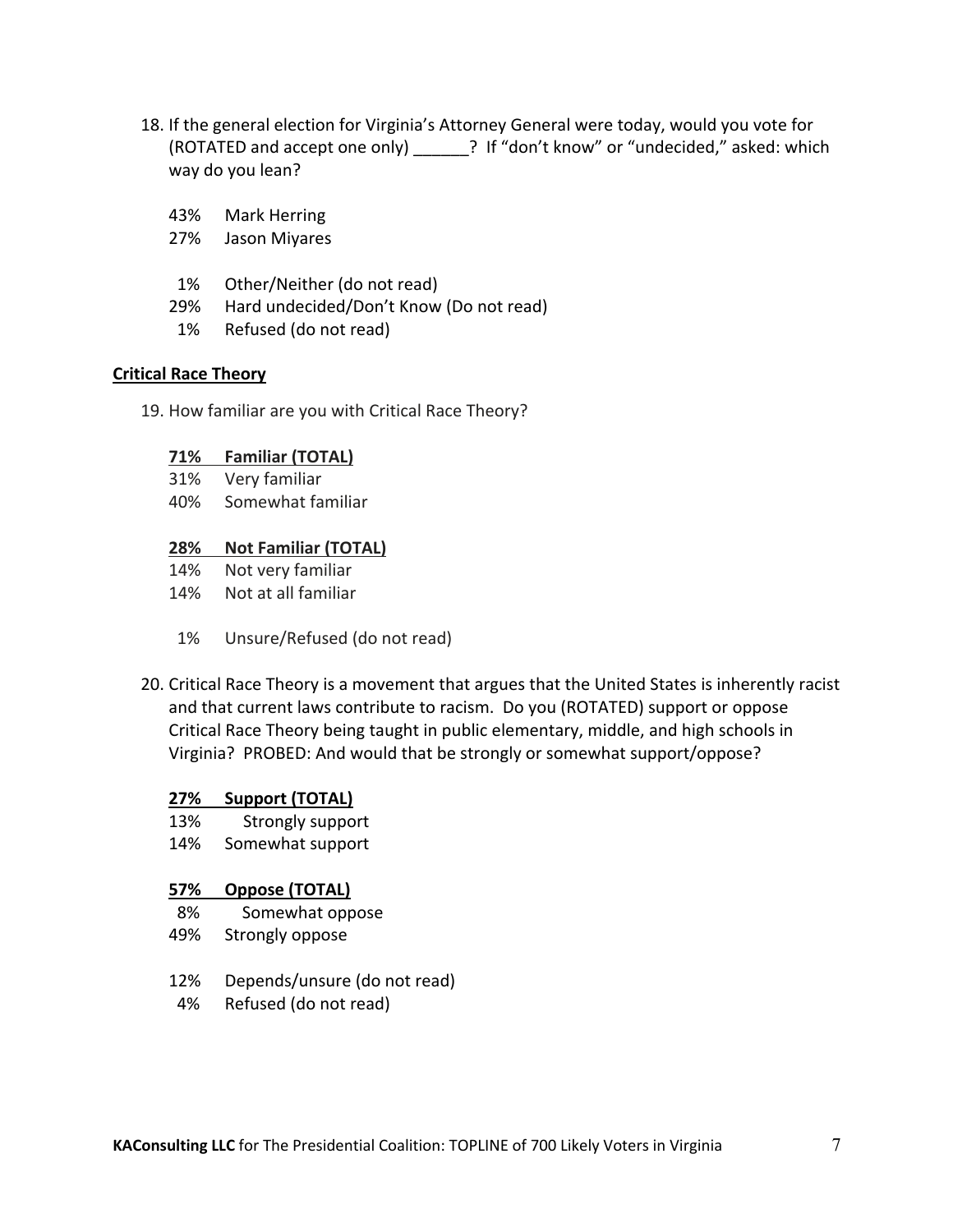## **\$3.5 Trillion package/Inflation**

21. Recently, the Democrats in Congress proposed a \$3.5 trillion spending package. This bill will expand the social safety net in America, while increasing the national debt in the midst of an inflation crisis. If passed, it would be the single largest non-emergency spending bill in our nation's history. Do you (ROTATED) support or oppose the \$3.5 trillion bill? PROBE: And would that be strongly or somewhat support/oppose?

## **41% Support (TOTAL)**

- 24% Strongly support
- 17% Somewhat support

## **51% Oppose (TOTAL)**

- 7% Somewhat oppose
- 44% Strongly oppose
- 7% Depends/unsure (do not read)
- 1% Refused (do not read)

## **Support for Police**

22. If a candidate is endorsed by groups who support DEFUNDING THE POLICE, are you more or less likely to vote for that candidate? And would that be much or somewhat more/less likely?

## **12% More likely (TOTAL)**

- 6% Much more likely
- 6% Somewhat more likely

## **72% Less likely (TOTAL)**

- 12% Somewhat less likely
- 60% Much less likely
- 12% Depend/unsure (do not read)
- 3% Refused (do not read)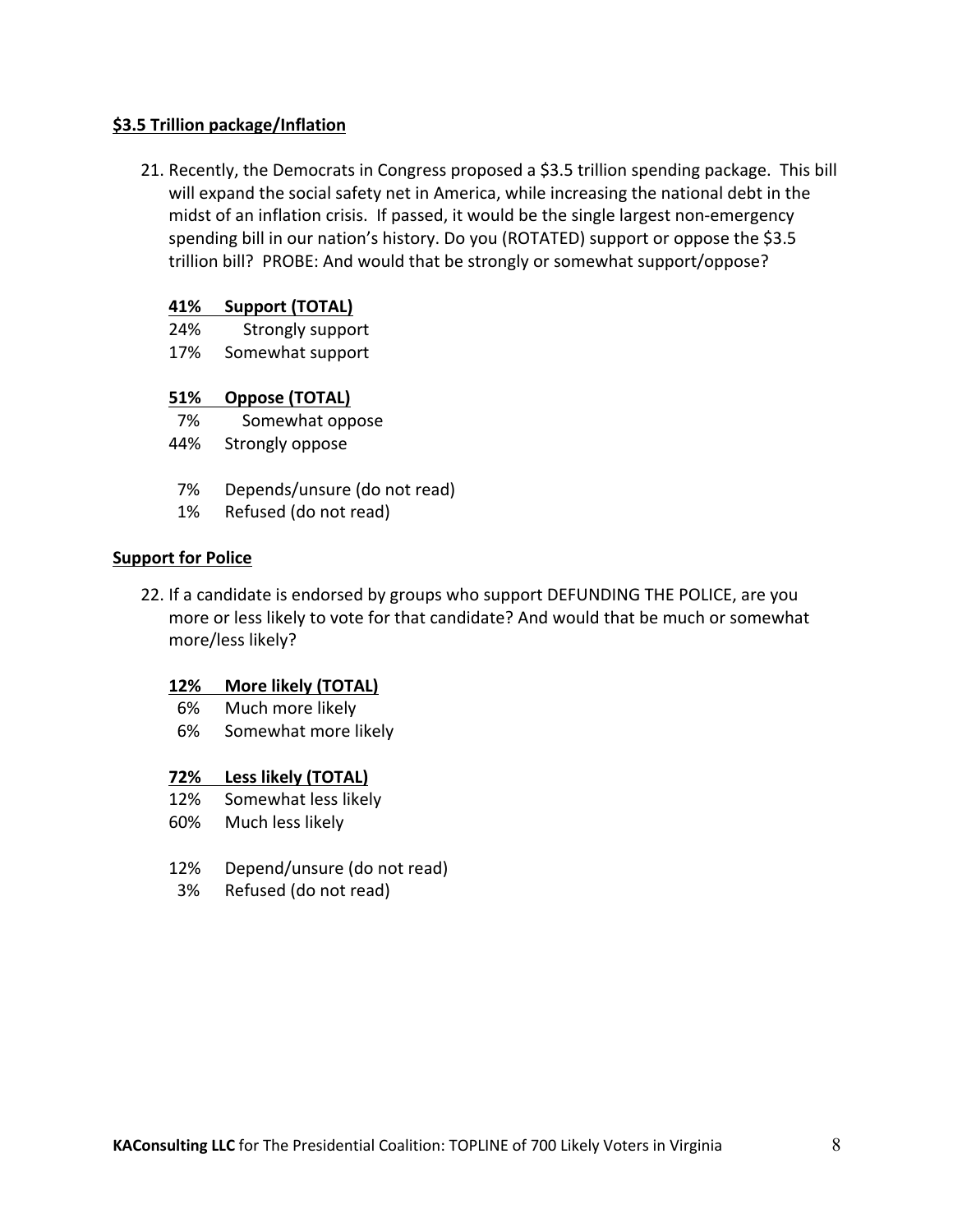### **ADDITIONAL DEMOGRAPHICS**

Finally, I have just a few quick questions to finish up…

23. Political ID In politics today, and regardless of how you are registered, do you consider yourself to be a (ROTATED TOP TO BOTTOM, BOTTOM TO TOP?

#### **30% Democrat (TOTAL)**

- 23% Strong Democrat
- 7% Not so strong Democrat

#### **39% Independent (TOTAL)**

- 12% Independent leaning Democrat
- 14% Independent
- 13% Independent leaning Republican

#### **27% Republican (TOTAL)**

- 4% Not so strong Republican
- 23% Strong Republican
- 3% Other/Unsure / Refused (Do not read)
- 24. Ideology Thinking for a moment about your social, economic, and political views…Do you consider yourself to be… (ROTATED values 1-5 top-to -bottom / bottomto-top)?

#### **24% Liberal (TOTAL)**

- 12% Very Liberal
- 12% Somewhat Liberal
- 26% Moderate

#### **40% Conservative (TOTAL)**

- 20% Somewhat Conservative
- 20% Very Conservative
- 3% Libertarian
- 4% Unsure (Do not read)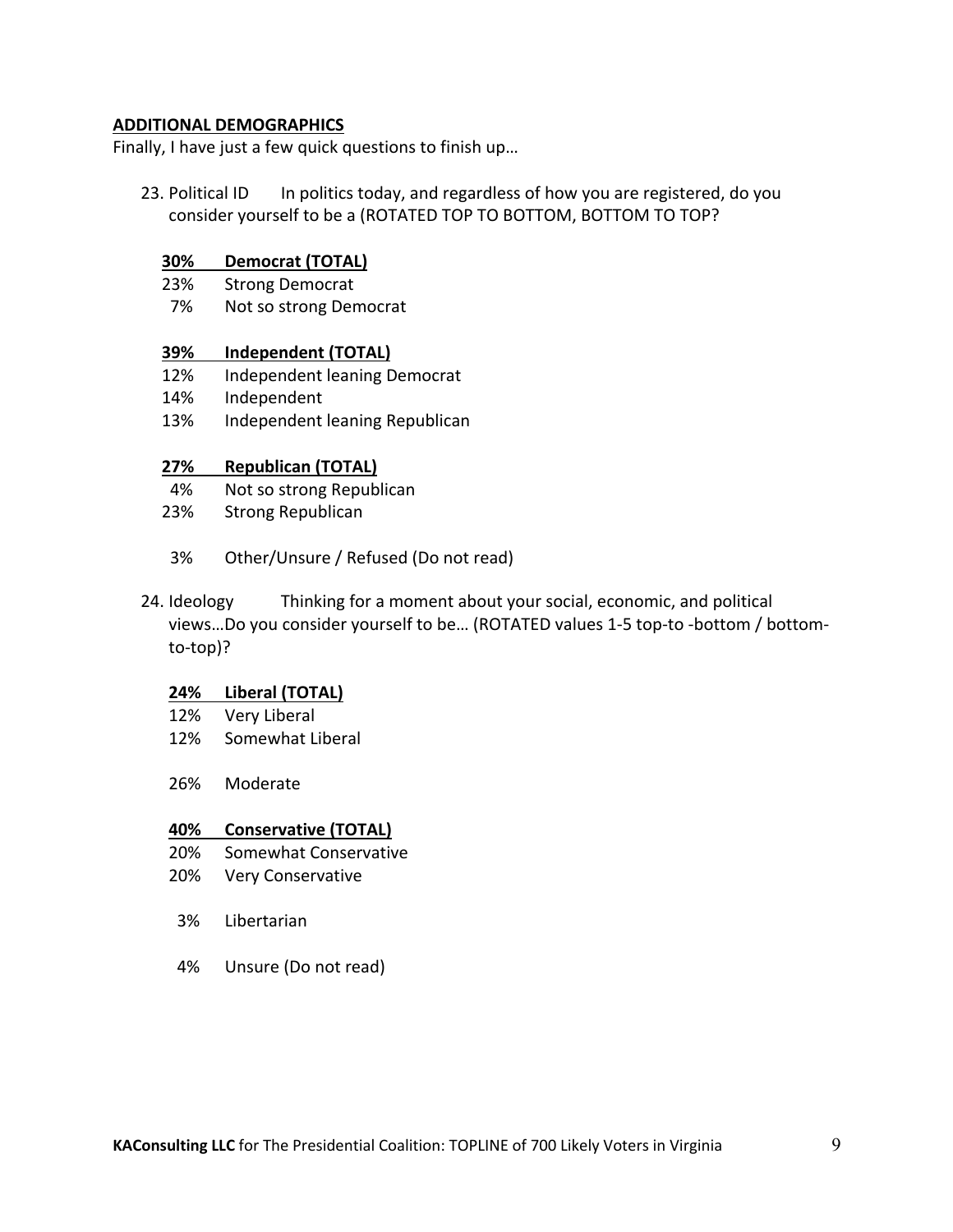25. Education What is the highest level of formal education that you have completed?

- 1% Less than high school
- 11% High school graduate
- 18% Some college
- 17% College graduate with Associates or 2-year degree
- 27% College graduate with a Bachelors or 4-year degree
- 22% Post-graduate degree
- 1% Technical or vocational school graduate
- 2% Unsure (Do not read)
- 26. Occupation Please describe your current occupational status.
	- 9% Employed (Government)
	- 41% Employed (Private Sector)
	- 6% Small Business owner
	- \* Student
	- 3% Homemaker
	- 35% Retired
	- 3% Unemployed
	- 2% Other (Do not read)
	- 3% Refused (Do not read)
- 27. Marital Status What would best describe your marital status?
	- 9% Single or never married
	- 68% Married
	- 1% Separated
	- 8% Divorced
	- 12% Widowed
	- \* Other (Do not read)

28. Children Are there any children under the age of 18 currently living in your household?

- 13% Yes
- 85% No
- 2% Refused (Do not read)

29. NeighborhoodWould you best describe the neighborhood or area you live in as…

- 16% Urban
- 55% Suburban
- 27% Rural
- 3% Unsure (Do not read)